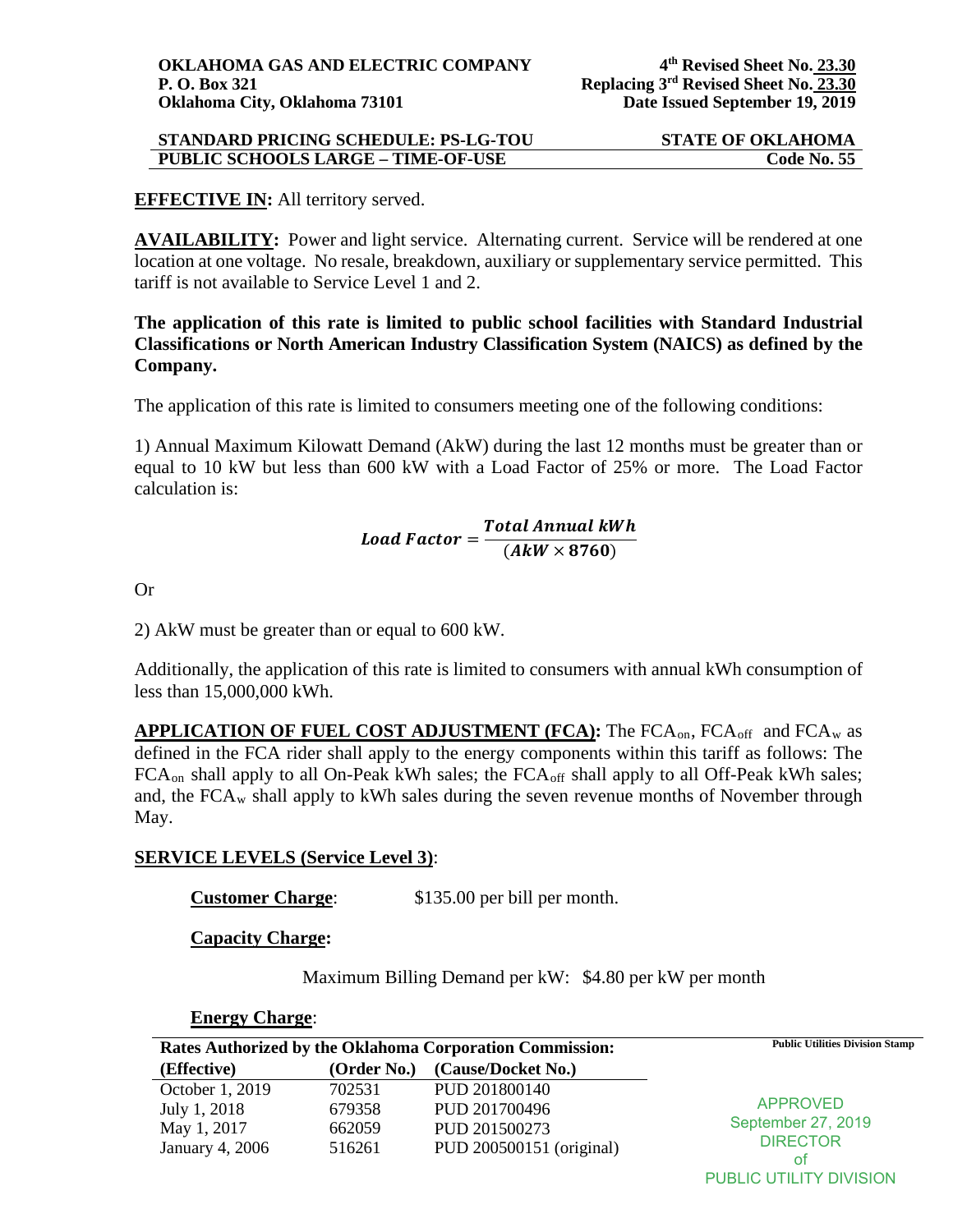| <b>STANDARD PRICING SCHEDULE: PS-LG-TOU</b> |                                              |                     | <b>STATE OF OKLAHOMA</b> |
|---------------------------------------------|----------------------------------------------|---------------------|--------------------------|
| <b>PUBLIC SCHOOLS LARGE - TIME-OF-USE</b>   |                                              |                     | <b>Code No. 55</b>       |
| <b>Summer Season:</b>                       |                                              |                     |                          |
|                                             | All On-Peak kWh per month: $9.10¢$ per kWh.  |                     |                          |
|                                             | All Off-Peak kWh per month: $1.24¢$ per kWh. |                     |                          |
| Winter Season:                              | All kWh per month:                           | $1.24\phi$ per kWh. |                          |
| <b>SERVICE LEVELS (Service Level 4):</b>    |                                              |                     |                          |
| <b>Customer Charge:</b>                     | \$95.00 per bill per month.                  |                     |                          |
| <b>Capacity Charge:</b>                     |                                              |                     |                          |

Maximum Billing Demand per kW: \$ 4.80 per kW per month

# **Energy Charge**:

Summer Season:

All On-Peak kWh per month: 9.10¢ per kWh.

All Off-Peak kWh per month: 1.24¢ per kWh.

Winter Season: All kWh per month:  $1.24\phi$  per kWh.

# **SERVICE LEVEL (Service Level 5)**:

**Customer Charge**: \$70.00 per bill per month.

#### **Capacity Charge:**

Maximum Billing Demand per kW: \$7.08 per kW per month

### **Energy Charge**:

Summer Season**:** 

All On-Peak kWh per month: 9.10¢ per kWh.

All Off-Peak kWh per month: 1.24¢ per kWh.

|                 |             | <b>Rates Authorized by the Oklahoma Corporation Commission:</b> | <b>Public Utilities Division Stamp</b>      |
|-----------------|-------------|-----------------------------------------------------------------|---------------------------------------------|
| (Effective)     | (Order No.) | (Cause/Docket No.)                                              |                                             |
| October 1, 2019 | 702531      | PUD 201800140                                                   |                                             |
| July 1, 2018    | 679358      | PUD 201700496                                                   |                                             |
| May 1, 2017     | 662059      | PUD 201500273                                                   | <b>DIRECTOR</b>                             |
| January 4, 2006 | 516261      | PUD 200500151 (original)                                        |                                             |
|                 |             |                                                                 | <b>APPROVED</b><br>September 27, 2019<br>of |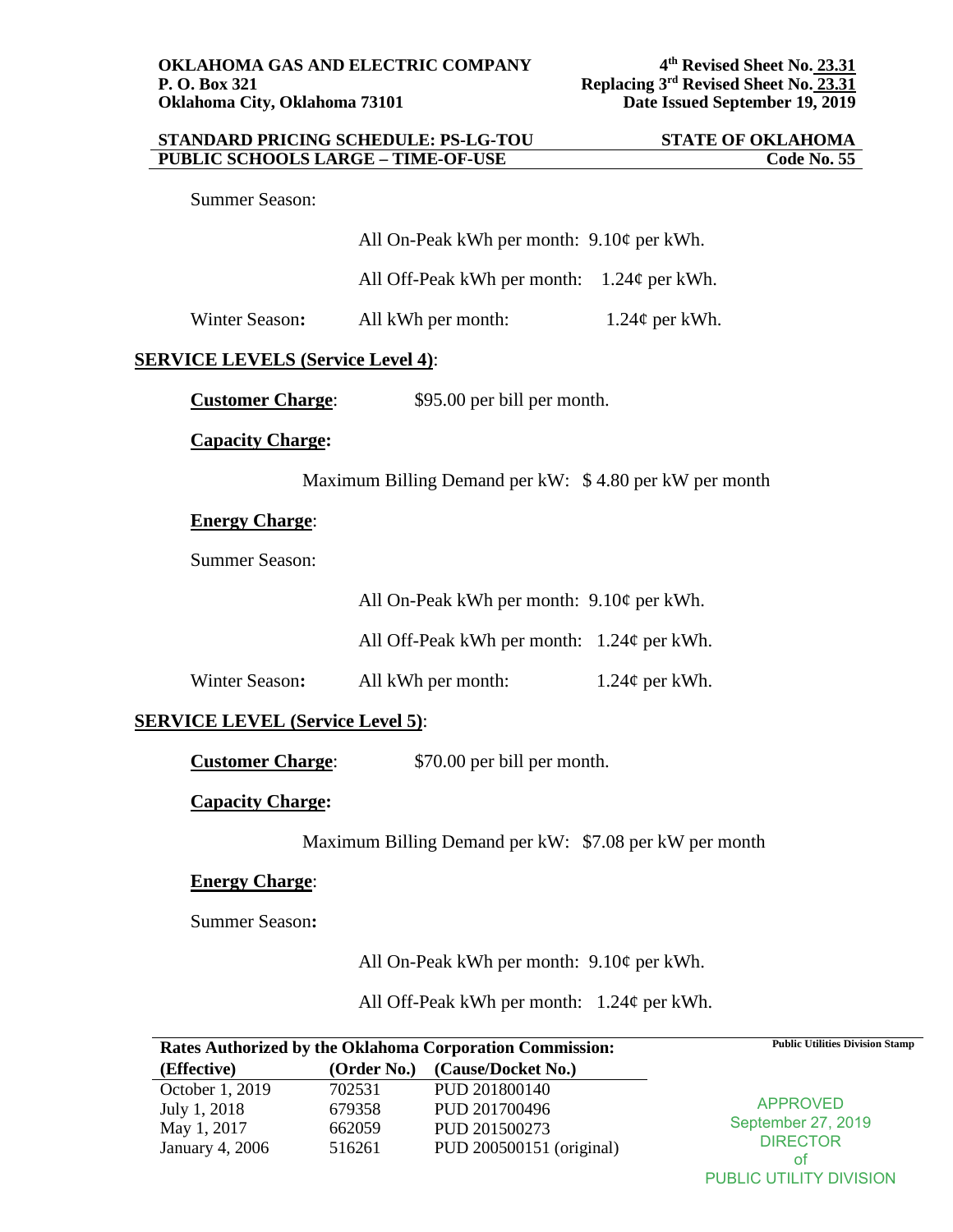Winter Season:All Off-Peak kWh per month: 1.24¢ per kWh.

#### **DEFINITION OF SEASON:**

**Summer Season:** The five OG&E Revenue Months of June through October.

**On-Peak Hours**: From June 1 through September 30, beginning each day at 3:00 p.m. until 7:00 p.m. local time, excluding Saturday, Sundays, Independence Day (as observed) and Labor Day.

**Off-Peak Hours**: All hours not defined as On-Peak hours.

**Winter Season:** The seven OG&E Revenue Months of November through May.

**DETERMINATION OF MAXIMUM DEMAND:** The customer's Maximum Demand shall be the maximum rate at which energy is used for any period of 15 consecutive minutes of the month for which the bill is rendered as shown by the Company's demand meter. In the event a customer taking service under this rate has a demand meter with an interval greater than 15 minutes, the Company shall have a reasonable time to change the metering device.

**DETERMINATION OF MAXIMUM BILLING DEMAND:** The Maximum Billing Demand upon which the capacity charge is based shall be the Maximum Demand as determined above corrected for power factor, as set forth under Power Factor Clause; provided that no Maximum Billing Demand shall be considered as less than 25 percent of the highest Maximum Billing Demand corrected for power factor previously determined during the 12 months ending with the current month.

**POWER FACTOR CLAUSE:** The consumer shall at all times take and use power in such manner that the power factor shall be as nearly 100 percent as possible, but when the average power factor as determined by continuous measurement of lagging reactive kilovolt-ampere (kVAr) hours is less than 90 percent, the billing demand shall be determined by multiplying the maximum demand, measured by the demand meter for the billing period, by 90 and dividing the product thus obtained by the actual average power factor expressed in percent.

Customers under this schedule that have a minimum of 300 kW Maximum Demand must have suitable measuring equipment at the metering point to determine the customer's monthly maximum kVAr. For all customers with a monthly Maximum Demand of 300 kW or more, the Company shall install suitable measuring equipment to determine the customer's monthly maximum kVAr.

|                 |             | Rates Authorized by the Oklahoma Corporation Commission: | <b>Public Utilities Division Stamp</b> |
|-----------------|-------------|----------------------------------------------------------|----------------------------------------|
| (Effective)     | (Order No.) | (Cause/Docket No.)                                       |                                        |
| October 1, 2019 | 702531      | PUD 201800140                                            |                                        |
| July 1, 2018    | 679358      | PUD 201700496                                            | <b>APPROVED</b>                        |
| May 1, 2017     | 662059      | PUD 201500273                                            | September 27, 2019                     |
| January 4, 2006 | 516261      | PUD 200500151 (original)                                 | <b>DIRECTOR</b>                        |
|                 |             |                                                          | ot                                     |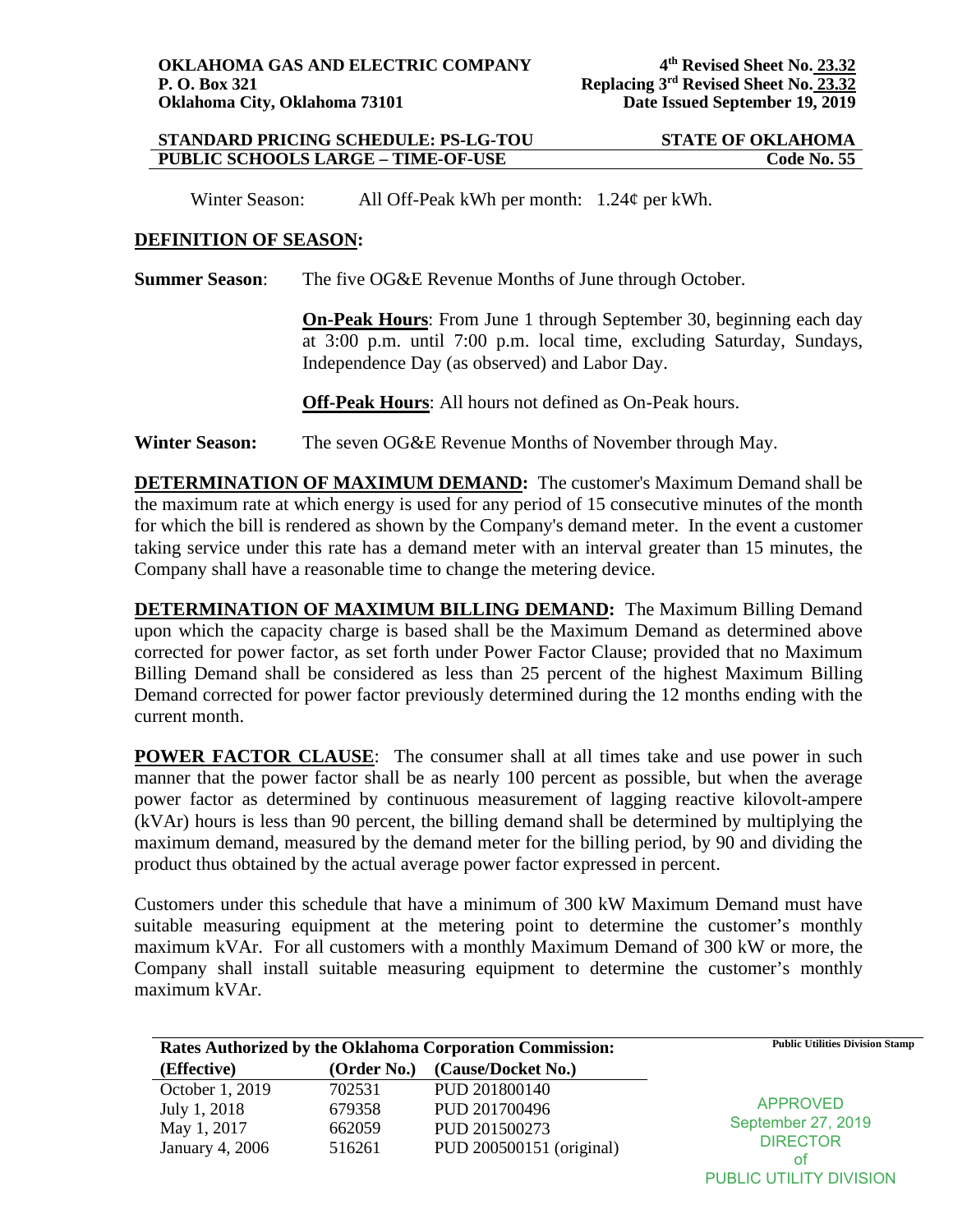The Company may install suitable measuring equipment at the metering point for any customer to determine the customer's monthly maximum kVAr if, in its sole judgment, such equipment is necessary.

**SERVICE LEVELS:** For purposes of this rate, the following shall apply:

**Service Level 1**: Shall mean service at any nominal standard voltage of the Company above 50 kV where service is rendered through a direct tap to the Company's prevailing transmission source.

**Service Level 2:** Shall mean service at any nominal standard voltage of the Company between 2 kV and 50 kV, both inclusive, where service is rendered through a Company Substation, which has a transmission voltage source, and the point of delivery is at the load side of the substation or from a circuit dedicated to the customer.

**Service Level 3:** Shall mean service at any nominal standard voltage of the Company between 2 kV and 50 kV, both inclusive, by a direct tap to the Company's prevailing distribution source from a circuit not dedicated to the customer.

**Service Level 4:** Shall mean service at any nominal standard voltage of the Company between 2 kV and 50 kV, both inclusive, where service is rendered through transformation from a Company prevailing distribution voltage source (2 kV to 50 kV) to a lower distribution voltage with metering at distribution voltage.

**Service Level 5:** Shall mean service at any nominal standard voltage of the Company less than 2,000 volts with metering at less than 2,000 volts.

# **Metering Adjustment:**

If the Company chooses to install its metering equipment on the load side of the customer's transformers, the kWh billed shall be increased by the amount of the transformer losses calculated as follows:

**Service Level 1:** 0.50 percent of the total kVA rating of the customer's transformers times 730 hours.

**Service Level 3:** 0.60 percent of the total kVA rating of the customer's transformers times 730 hours.

| <b>Rates Authorized by the Oklahoma Corporation Commission:</b> |             |                          | <b>Public Utilities Division Stamp</b> |
|-----------------------------------------------------------------|-------------|--------------------------|----------------------------------------|
| (Effective)                                                     | (Order No.) | (Cause/Docket No.)       |                                        |
| October 1, 2019                                                 | 702531      | PUD 201800140            |                                        |
| July 1, 2018                                                    | 679358      | PUD 201700496            | <b>APPROVED</b>                        |
| May 1, 2017                                                     | 662059      | PUD 201500273            | September 27, 2019                     |
| January 4, 2006                                                 | 516261      | PUD 200500151 (original) | <b>DIRECTOR</b>                        |
|                                                                 |             |                          | ot                                     |